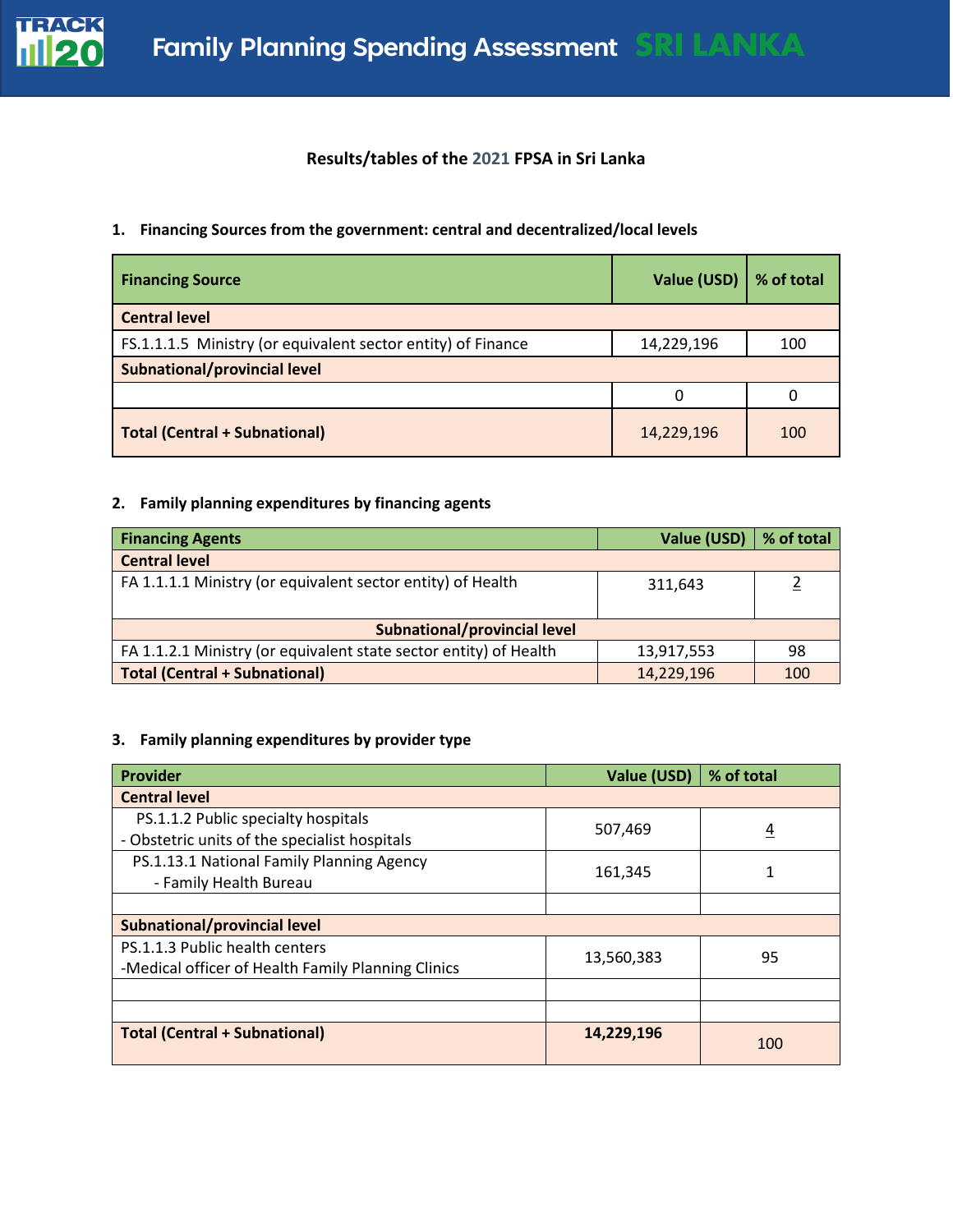

**4. Family Planning expenditures categories (FPSC)** 

| <b>Service Delivery Category</b>                                                            | <b>Amount (USD)</b> | % of total |
|---------------------------------------------------------------------------------------------|---------------------|------------|
| <b>Expenditure on staff providing FP services (personnel)</b>                               | 11,140,886          | 78         |
| Service staff costs (for direct service provision) in<br>mobile/community services settings | 0                   | 0          |
| <b>Outsourcing of services</b>                                                              |                     |            |
| Contraceptives, medicine & other consumables                                                | 1,281,157           | 9          |
| <b>IUD</b>                                                                                  | 30,633              | 0.2        |
| <b>Implants</b>                                                                             | 414,374             | 2.9        |
| DMPA-IM (Depo Medroxyprogesterone Acetate Intra-<br>Muscular)                               | 368,960             | 2.6        |
| Sayana Press - Depo Medroxyprogesterone Acetate Sub -<br>Cutaneous (DMPA-SC)                | 0                   | 0          |
| Pills                                                                                       | 178,780             | 1.26       |
| Condoms (male and female)                                                                   | 180,325             | 1.27       |
| Lactational Amenorrhea Method (LAM)                                                         | 0                   | 0          |
| Long-acting method (sterilization)                                                          | 108,086             | 0.76       |
| Others (Contraceptives/consumables not disaggregated by<br>type)                            |                     |            |
| <b>Above-site level category</b>                                                            |                     |            |
| Logistics/transportation of contraceptives etc.                                             | 348,357             | 2.4        |
| <b>Information, Education and Communication (IEC)</b>                                       | 1,010               | 0.007      |
| <b>Policy Development and Advocacy</b>                                                      | 0                   | 0          |
| Management Information System (MIS) and Health<br><b>Information System (HIS)</b>           | 41,919              | 0.29       |
| <b>Monitoring, Evaluation and Research</b>                                                  | $\mathbf 0$         | 0          |
| Capacity building/training (for all categories mentioned<br>above)                          | 1,010               | 0.007      |
| <b>Program Management</b>                                                                   | 89,148              | 0.63       |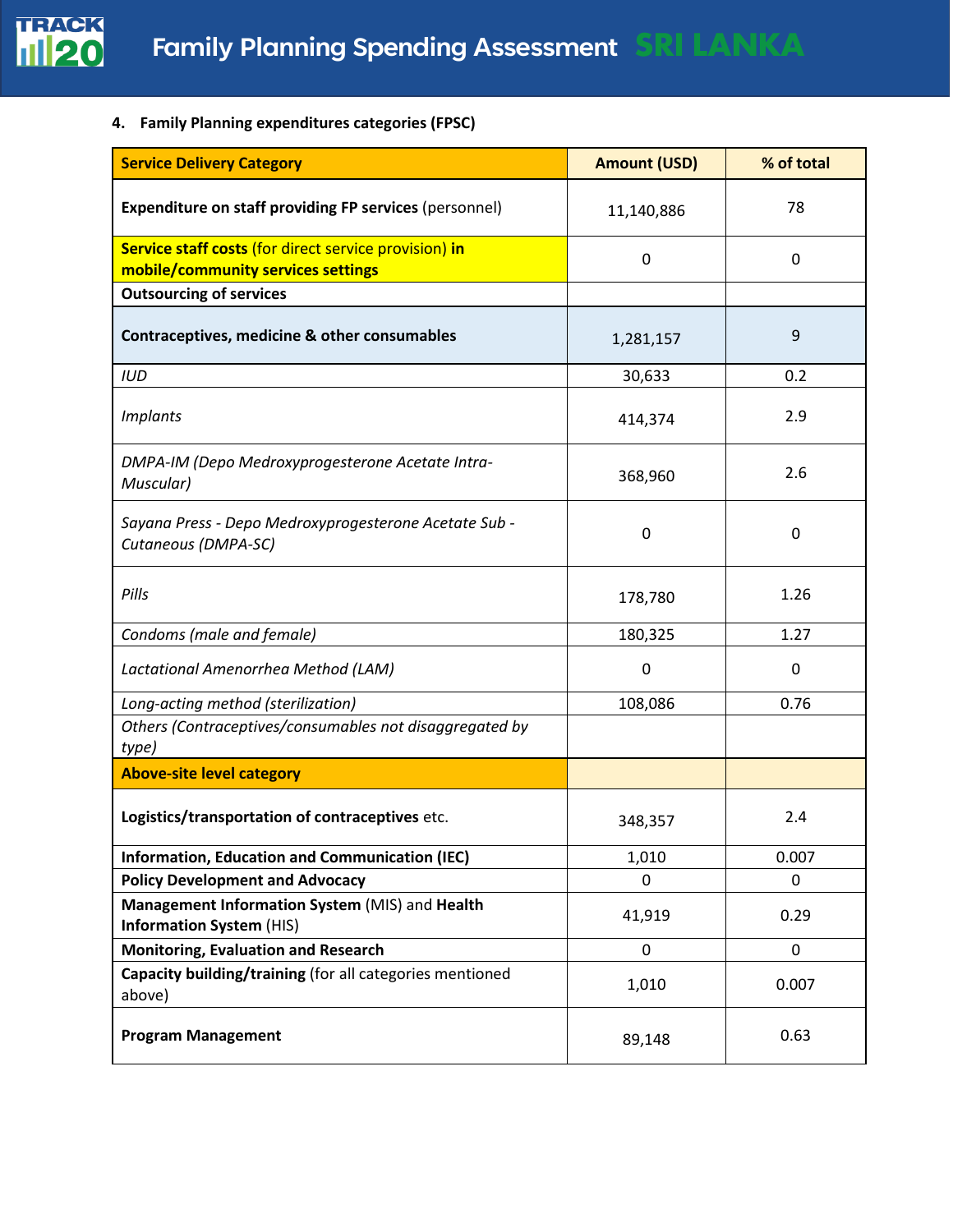

| <b>Service Delivery Category</b>                                                                                                                                                                     | <b>Amount (USD)</b> | % of total |
|------------------------------------------------------------------------------------------------------------------------------------------------------------------------------------------------------|---------------------|------------|
| <b>Operational expenditures (Expenditures that cannot be</b><br>directly traced to the provision of a service; sometimes<br>referred to as "overhead" or "indirect" costs, e.g., rent,<br>utilities) | 1,299,952           | 9.1        |
| <b>Others</b> (please specify)                                                                                                                                                                       |                     |            |
| Capital (medical & non-medica equipment, construction &<br><b>renovation, )</b>                                                                                                                      | 25,758              | 0.18       |
| l Total                                                                                                                                                                                              | 14,229,196          | 100        |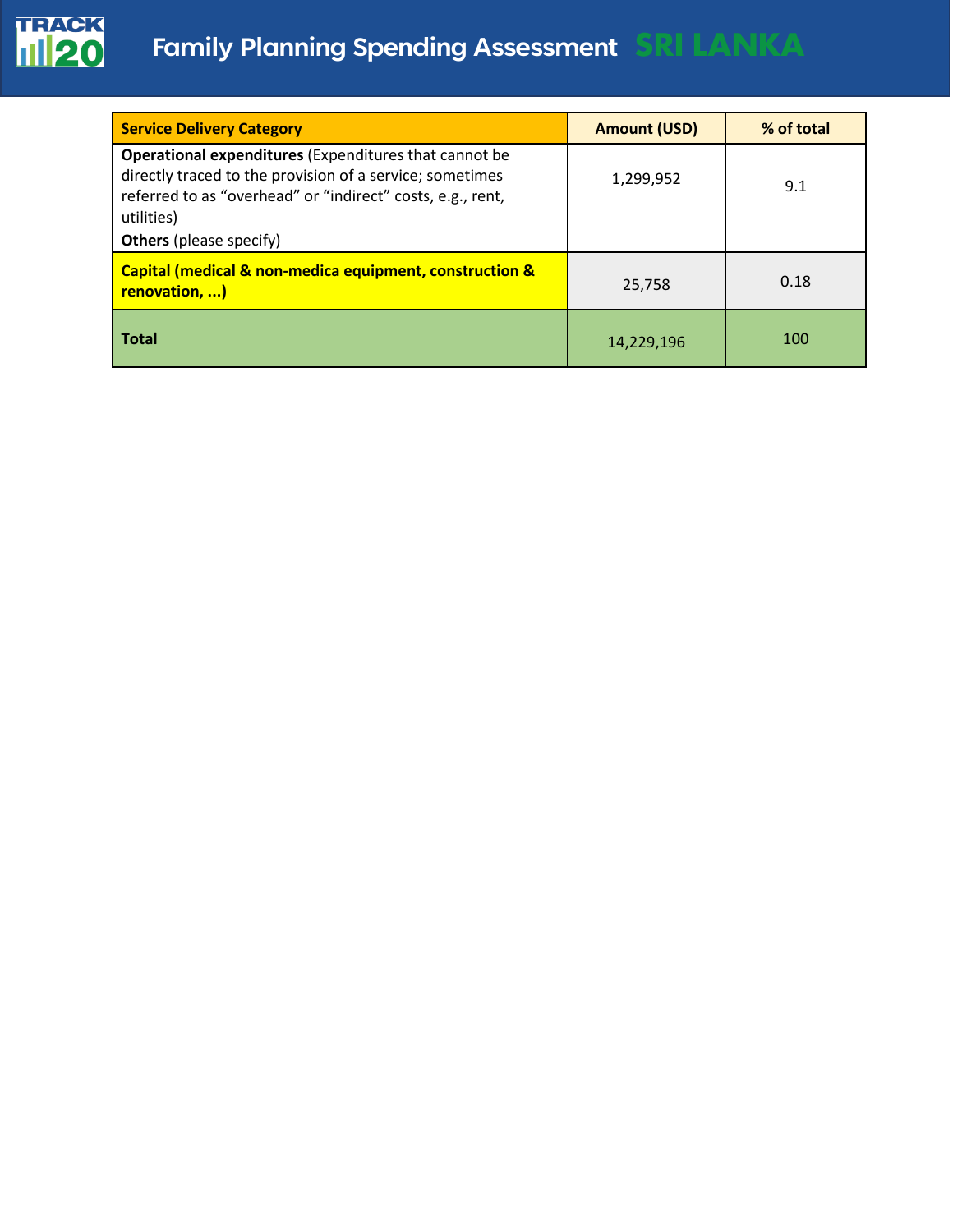

## **5. Fund flows for family planning service from the government**

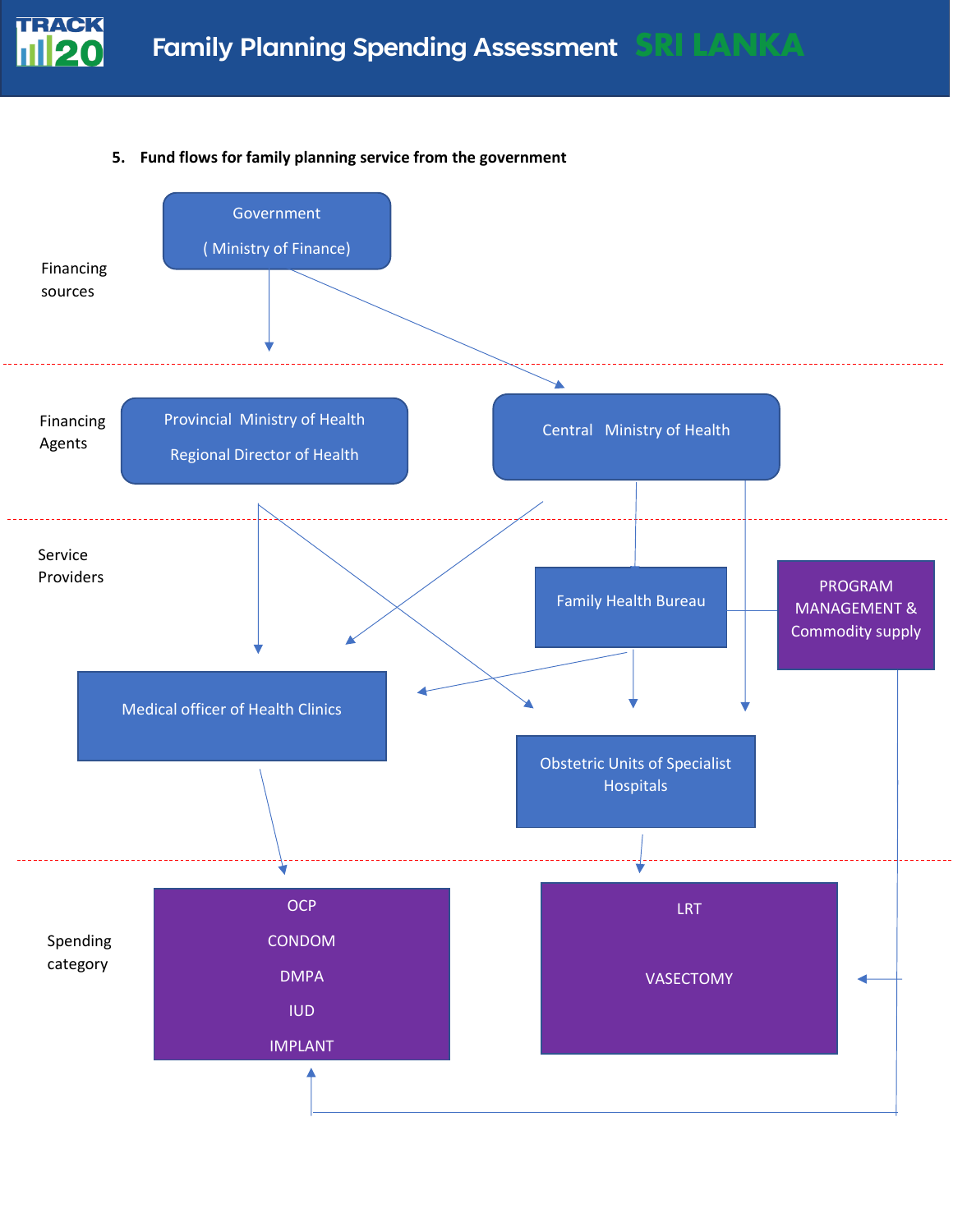

#### **6. Estimation Method - FP Shared Expenditures**

Based on the data availability, family planning expenditure data were estimated using two approaches.

- **1.** The commodity costs were estimated as direct costs.
- **2.** The health system costs were estimated as shared costs.

#### *6.1 Estimation of commodity costs*

The cost of commodities used was not available at the provider level. The cost of distributed and utilized contraceptive commodities was directly obtained from the Family Health Bureau (the national Family Planning Program) database. The following table shows the calculation process.

## *6.2 Estimation of health system costs*

Three types of government provider institutions are involved in the provision of family planning in Sri Lanka. They include

- 1. **Medical Officer of Health Family Planning Clinics:** These clinics are responsible for providing condoms, OCP, DMPA, IUD, and implants. Staffed by Midwives, medical officers of health, and other supervisory staff. They are a part of the PHC system
- 2. **Obstetric units of the specialist hospitals**: LRTS and Vasectomies are provided in these clinics.
- 3. **Family Health Bureau**: the National Family Planning Agency responsible for program management (Policy, strategy, technical guidance, research, M & E, etc..), coordination of commodity supply across subnational levels, and managing family planning information system, etc. The Family Health Bureau is also covering the other reproductive, maternal child adolescent health programs.

#### **6.2.1 Health system cost estimation in Medical Officer of Health Family Planning Clinics:**

The medical officer of health, FP clinic is a part of the primary health care (PHC) system of Sri Lanka. PHC system includes both. The medical officer of health clinics and divisional hospitals. The expenditure accounting records are compiled for the whole PHC system, and they are available as disaggregated components that could be easily reassigned to FPSC classification.

In filtering FP-related costs, family planning share was identified as follows: *(Please note that the same statistics used in 2021 was used in 2022 as well. The following year data was not updated due to covid related system breakdowns).*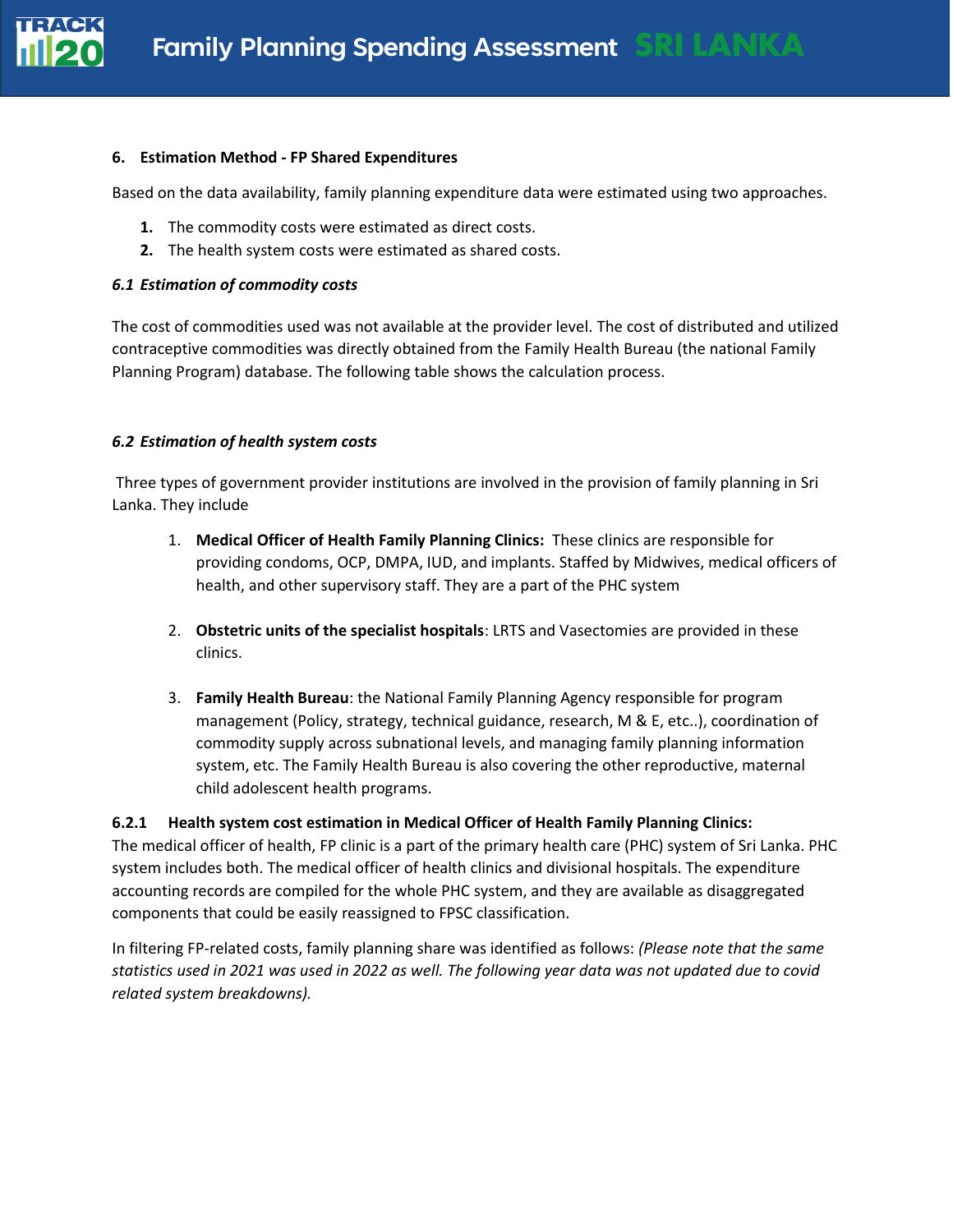

| Total outpatients in<br>PHC system                   | 42,259,880.78  | MIS data                                                                                                |
|------------------------------------------------------|----------------|---------------------------------------------------------------------------------------------------------|
| <b>Total inpatient days</b>                          |                | Both inpatient counts and IPD days were                                                                 |
| in PHC hospitals                                     | 6,492,994.50   | Directly available from MIS data                                                                        |
| OPD Equivalent of<br>IPD days                        | 32,270,182.67  | Multiplication by 4.7 (WHO choice)                                                                      |
| FP outpatients in<br>clinics / Home visits<br>by MOH | 3,375,147.20   | MIS data: Home visits and outpatient visits<br>is assumed to be similar in terms of<br>expenditure      |
| <b>Other Outpatient</b><br>/home visits MOH          | 25,732,077.71  | MIS data MOH system caters for other<br>outpatient services (antenatal, nutrition,<br>immunization etc. |
| All outpatient visits                                | 110,130,282.85 |                                                                                                         |
| FP share                                             | 0.0326(3.26%)  |                                                                                                         |

The family planning share of PHC expenditure was calculated as 3.26% based on the above logic. The following table shows the calculation.

Out of the total components costs of PHC 3.26 % were identified as FP-related costs. the distribution of costs are as follows.

| 2021 total PHC<br>expenditure | 75,312,240,000.00<br>(LKR) |                   |
|-------------------------------|----------------------------|-------------------|
| Component costs               |                            | FP share (0.0326) |
| <b>Staff Salaries</b>         | 65,562,716,658.14          | 2,135,175,698.54  |
| <b>Operational costs</b>      | 7,646,787,553.47           | 249,032,312.70    |
| logistics                     | 2,102,735,788.39           | 68,479,626.60     |

## **6.2.2 Health system cost estimation in Obstetric units of the specialist hospitals:**

The health system cost that can be attributed to family planning services provided by the obstetric units of specialist hospitals (LRT and & Vasectomy) were also estimated using the same approach described above. The FP % share was calculated as below: (same as 2020 due to reasons mentioned above)